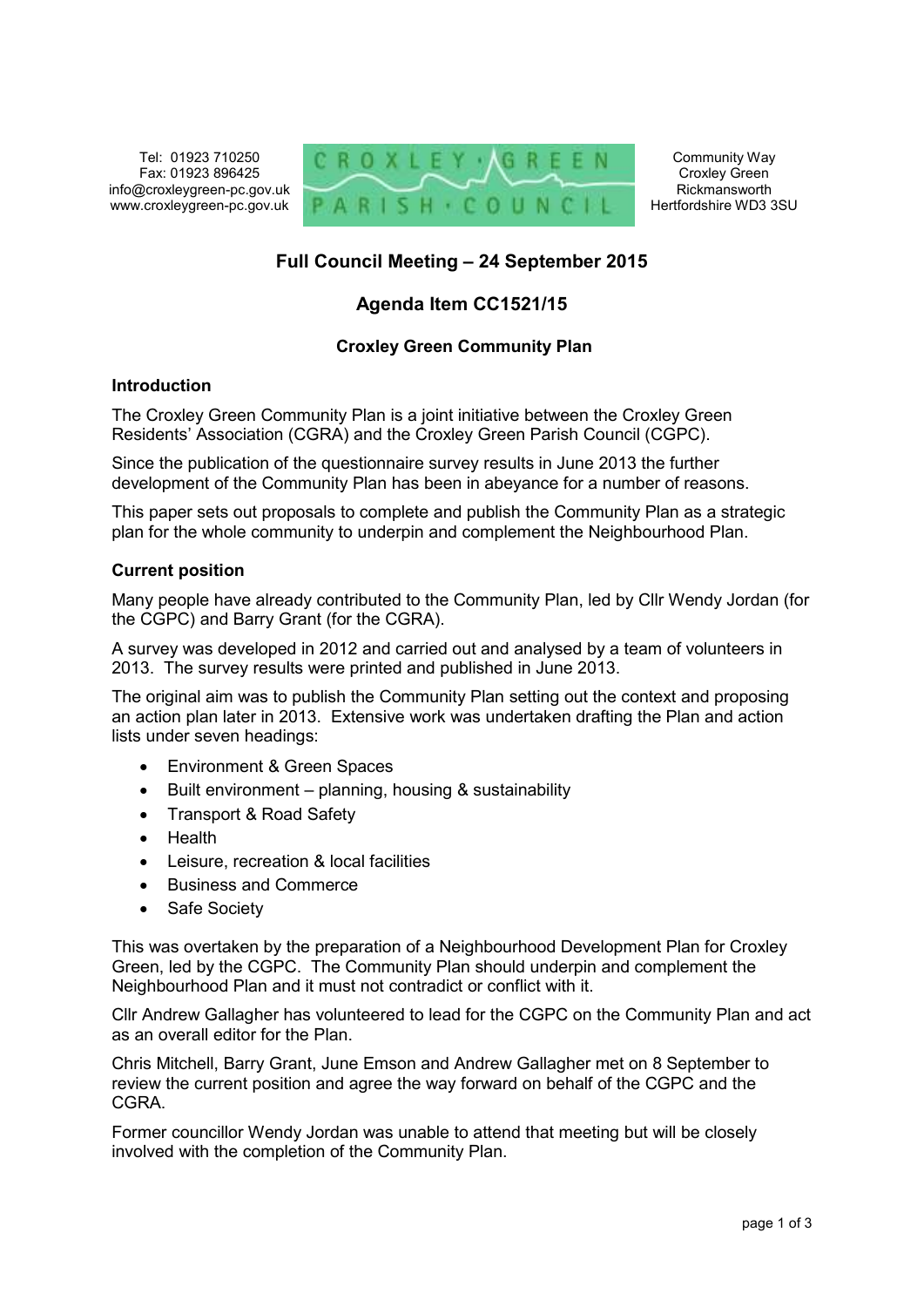## **Proposals to complete the Community Plan**

The intention is to develop two linked documents:

- 1. A fairly detailed reference document:
	- a. Providing the context and background with a comparative analysis of the survey results,
	- b. Providing the detail to support the Community Plan,
	- c. Published in an electronic format available through the internet and suitable for printing "on demand" (at cost) from the Parish Offices.
- 2. The published "action plan":
	- a. Proposing future actions with outline supporting context,
	- b. Not containing detailed analysis or background referring to the supporting document,
	- c. Published electronically in a format suitable for printing,
	- d. A limited number of paper copies printed for circulation and distribution,
	- e. Available through the internet and on loan from the Library and the Parish Council offices, printed "on demand" (at cost) from the Parish Offices.

### **Proposed timetable**

- Complete a draft plan for consultation by the end of 2015;
- Receive comments in early 2016;
- Review comments, revise plan and publish for presentation at the Annual Parish Meeting in April 2016;
- Community Plan to be adopted by the CGPC as setting out a strategic plan and vision for Croxley Green;
- To be reviewed in late 2018 or early 2019 (before the next round of parish council elections);
- To be revised or amended in 2019 (after the next round of parish council elections).

## **Volunteers required**

Councillors (or other individuals) with an interest in and knowledge of the topics to act as either writers or reviewers (see appended table)

#### **Recommendation**

- 1. That Members approve the proposals to complete the Community Plan and the proposed timetable;
- 2. That Members volunteer to act as writers or reviewers for the various sections and to suggest names of other local residents who might be co-opted to assist.

Proposed: Cllr Andrew Gallagher Seconded: Cllr Chris Mitchell 9 September 2015